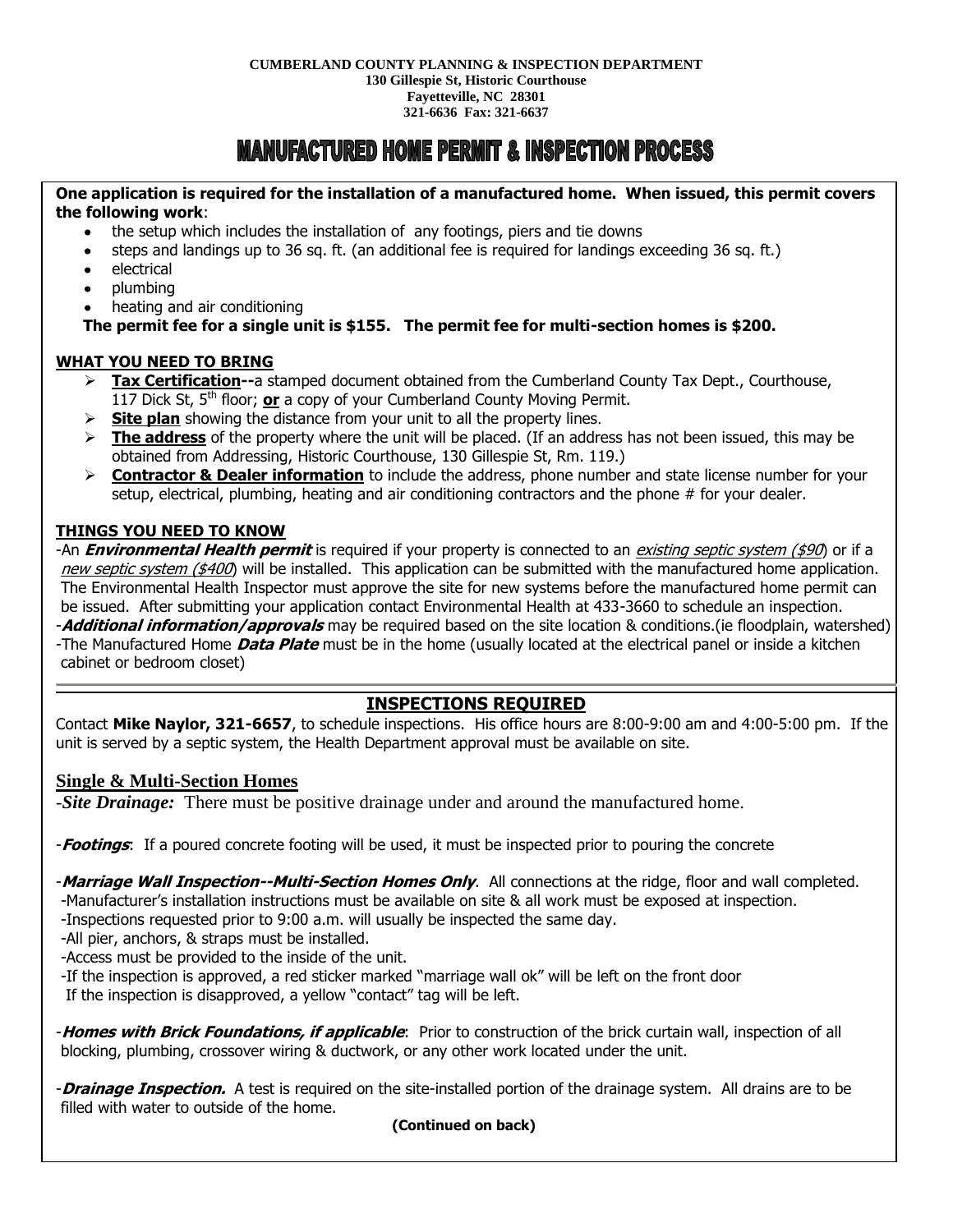## **INSPECTIONS REQUIRED (cont).**

**-Final Inspection**: All blocking, tie-down, steps/landings/handrails, electrical, plumbing and heating/air conditioning work complete. Setup information sheet completed and available on site. (Information sheet obtained from the Planning & Inspection Department)

-Manufacturer's installation instructions must be available on site.

-Unit must be unlocked for inspection. Someone must be present if personal items are in the unit.

-Final inspection will be done within 48 hours of request

-If the installation is approved, there will be 3 stickers located on the meter base. (The fourth sticker is used if there is heating/air conditioning equipment installed. The heating/air conditioning final is not required prior to obtaining electrical power. However to be covered under the Manufactured Home Permit, installation and inspection of this equipment must be completed within five working days of the manf. home final.)

#### **MANUFACTURED HOMES – STEPS, STAIRWAYS & LANDINGS**

-**Steps & Stairway Support & Width**. All support posts must rest on a minimum 8" x 16" x 4" thick concrete masonry or 8" x 16" x 6" thick poured concrete footing. The bottom of the footing shall be at least 4" below grade. (Exception applies to stair or landing structures designed specifically to set on the ground). All stairways shall have at least 36" clear width. For stairs with one handrail, the minimum width at and below the handrail is 32". For stairs with two handrails, the minimum width at and below the handrail is 28".

-**Treads**. Maximum riser height: 8 ¼" Minimum tread depth: 9", excluding the nose. Difference in riser height or tread depth shall not vary over 3/8". The distance from the top step or landing to the door threshold shall not exceed 8 1/4". The height of the bottom riser may be less than 8 1/4" where it joins a walk, porch, driveway, etc. Stairways with solid risers must have a nosing not less than 34" and not greater than 1 14". (Exception-a nosing is not required if the tread is 11" deep.)

-**Handrails**. Handrails are required on stairways of four or more risers when the top riser is more than 30" above grade. The handrails shall be provided on all open sides of the stairway--for the full length of the stairs. Handrails shall be at least 30" high, but not over 38". The ends of the handrails shall be returned or terminated in newel posts or safety terminals. The cross-sectional portion of the grip shall not exceed a diameter of  $3\frac{1}{2}$ ". Handrails should be capable of withstanding a concentrated load of 200 lbs. Material for handrails shall be a minimum of #2 or better treated Southern Pine or equivalent. The cross-sectional portion of the handrail grip shall not exceed  $3\frac{1}{2}$  inches.

-**Guardrails**. Porches, balconies or raised floors which are more than 30" above grade/floor below shall have a guardrail at least 36" high. Guardrails shall have intermediate rails or closures, which will not allow a 6" sphere to pass through. Spacing between the vertical members in required guardrails is 4" at the closest point between the members. Material and loading for guardrails shall meet the same requirements as handrails.

-**Landings**. A minimum 3' x 3' landing must be provided at all exterior stairs if the door (not screen or storm door) swings outward over the stairs. Decks which are 36 sq. ft. or less must comply with this code. Decks over this size must comply with the NC Residential Code.

-**Auxiliary Structures**. Such structures (such as porches, decks, awning, etc.) not provided by or approved by the home manufacturer must be completely selfsupporting unless designed by an architect or engineer.

**-Structural Requirements.** Guardrails, handrails and **Insert diagram** Insert diagram deck landings shall meet the following:

**Support Spacing Tread or Decking (nominal)** 12" oc 1" S4S 16" oc 1" T & G 24" oc  $1\frac{1}{4}$ " S4S

All fasteners shall be hot-dipped, zinc-coated galvanized or stainless steel. The manifold of the state of the state of the Manf Home Permit & Insp7-07Rev

32" oc 2" S4S